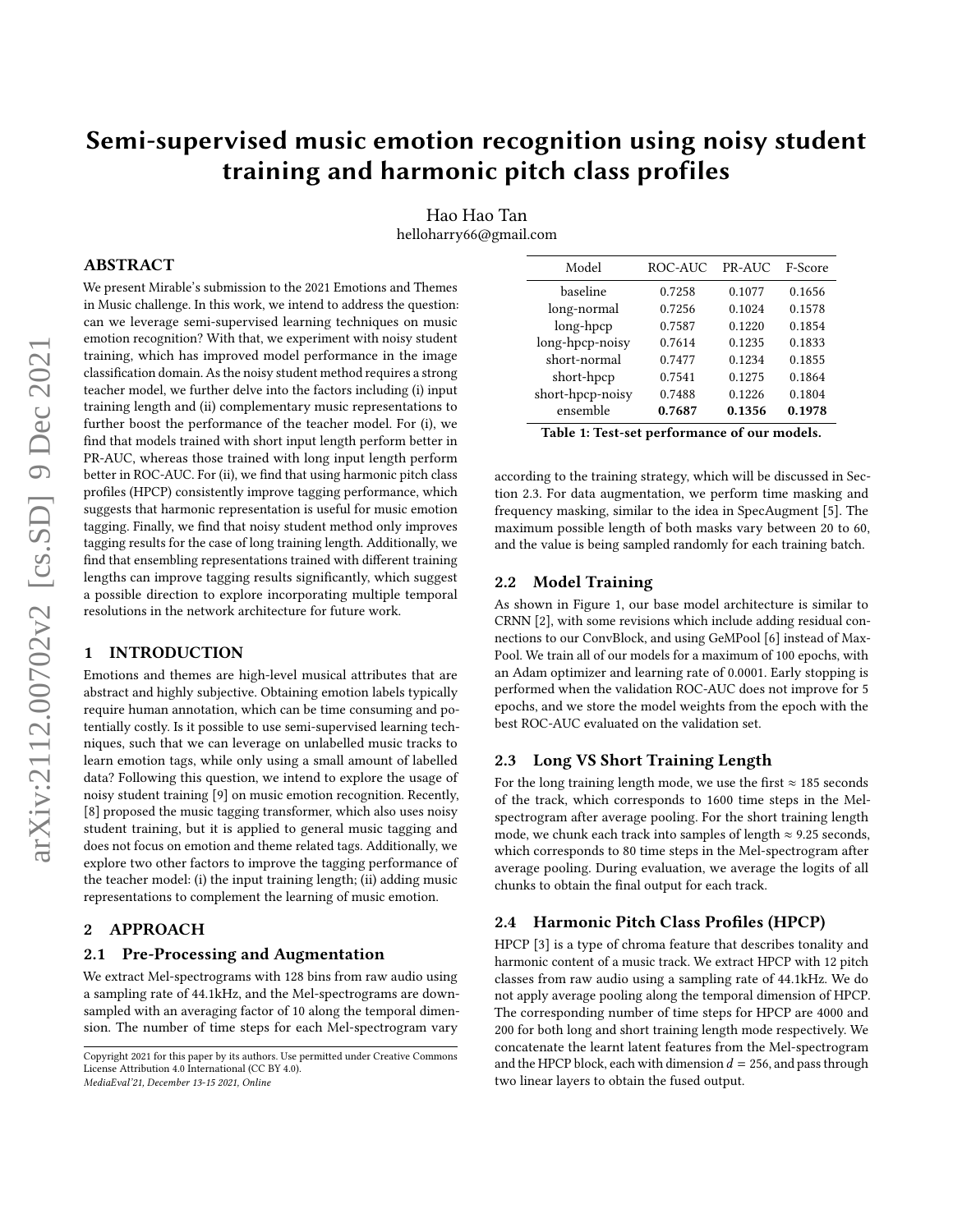### MediaEval'21, December 13-15 2021, Online Hao Hao Tan Andrew Hao Hao Tan Andrew Hao Hao Tan Andrew Hao Hao Tan



Figure 1: Overview of our model.

| Model           |        | Avg TPR Avg TNR |
|-----------------|--------|-----------------|
| long-hpcp-noisy | 0.3645 | 0.8851          |
| short-normal    | 0.3842 | 0.8737          |
| ensemble        | 0.4099 | 0.8671          |

Table 2: Average true positive rate (TPR) and true negative rate (TNR) for each model across all labels.

# 2.5 Noisy Student Training

Noisy student training [\[9\]](#page-2-0) is an extension of self-training, with the usage of equal-or-larger student models and added noise to improve the representation learnt from the teacher model. To add noise, we enhance data augmentation by increasing the maximum possible masking length to between 30 and 90 for both time and frequency masking, as well as adding standard Gaussian noise with a weight of 0.01. To implement stochastic depth [\[4\]](#page-2-6), we use 3 StochasticConvBlocks which are ConvBlocks that could be randomly bypassed with a probability of 0.1 each. During evaluation, all the layers will be passed through. StochasticConvBlock also has an additional dropout of probability 0.1 after the ReLU layer.

In this work, we use the corresponding HPCP models for each long and short training length mode as the teacher model. We only use the predictions which are  $> 0.1$  as positive pseudo-labels, and those  $\lt 1e^{-6}$  as negative pseudo-labels. Both decision thresholds are determined by conducting an empirical evaluation on the predicted value distribution using the teacher model, carried out on the training and validation set. We take the leftmost 5% percentile for the negative label distribution, and the rightmost 5% percentile for the positive label distribution to ensure better confidence.

# 2.6 Model Ensemble

Finally, we investigate the results of combining the output of both long and short training length models, by simply taking the weighted sum of their best models:  $l_{final} = \alpha \cdot l_{short} + (1 - \alpha) \cdot l_{long}$ . We use the validation set to find the ratio  $\alpha$  which gives the best results.

# 3 RESULTS AND ANALYSIS

For the training length factor, we find that models trained with long input length perform better in ROC-AUC, but models trained with short input length perform significantly better in PR-AUC. According to Table 2, this is because the former has a higher TNR, while the latter has a higher TPR. Since PR-AUC focuses more on the minority class (in this case the positive class) and ROC-AUC focuses on both, the latter model scores better in PR-AUC. We also find that adding HPCP improves tagging results consistently for both cases, which suggests that harmonic representation is important for music emotion recognition.

For noisy student training, the results are rather inconclusive. We find slight improvements in the long training length case, but the result degrades for the short training length case. Also, we only run noisy student training for 1 iteration, as we find the results consistently degrade for subsequent iterations. Additionally, we try to add more unlabelled tracks from the Lakh MP3 dataset ( $\approx 45,000$ 30 seconds track) to increase the training dataset size, but we do not observe any performance improvement. We infer that noisy student method might not necessarily work well for music emotion recognition tasks, due to the abstract nature and subjectivity of emotion and theme labels. Hence, a small subset of emotion labels might not be sufficient to represent the full dataset.

For model ensembling, we choose to ensemble the 'long-noisy' model and the 'short-normal' model. We find that  $\alpha = 0.7$  is optimal through our validation set, hence suggesting that the final output gives more weightage to the short training length model. From the test set results, we can also see that this ensemble method improves the tagging performance significantly, which suggest that combining different views of audio in terms of temporal resolution can produce better learnt representations.

# 4 DISCUSSION AND OUTLOOK

While investigating the related work, we find that this work still uses a relatively long training length (even for short length we use  $\approx$  9 seconds, as compared to previous works with  $\approx$  2 to 5 seconds), and low temporal resolution, which we intend to change in our future work. For future work, we are interested in tweaking the network architecture to capture views of different temporal resolutions in the audio sample. We would also like to explore using noisy student training with different model architectures and datasets of a much larger scale.